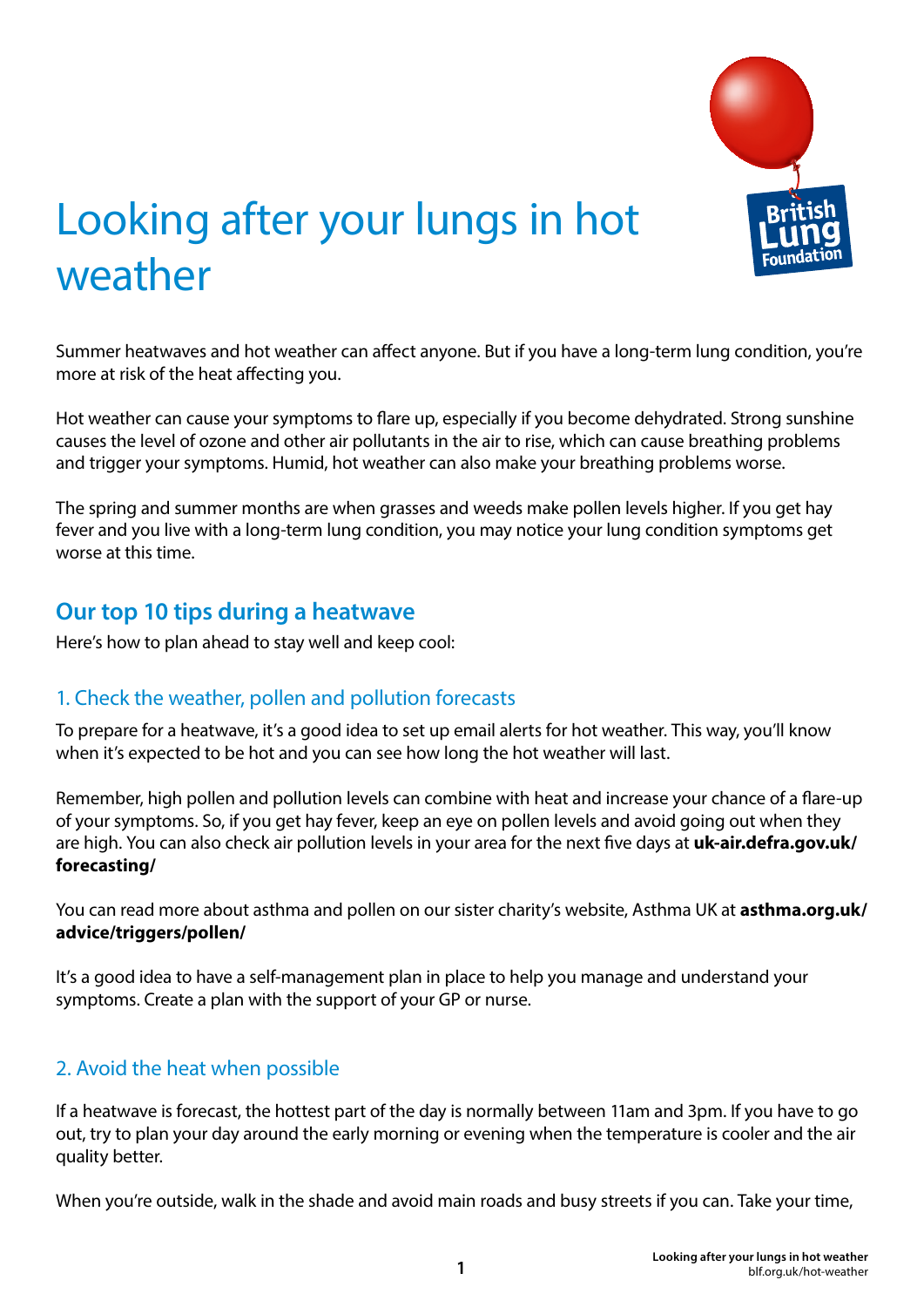especially if you have to be out in the hottest part of the day. Also, remember to bring a bag of essentials. This could include any medication you need, cold water and a handheld fan.

If you work outdoors and simply can't avoid the heat, it may be worth talking with your employer to see if any steps can be taken to help keep you well at work.

# 3. Keep out of the sun

If you do need to go out during the day, avoid being in the sun for long stretches of time. Wear loose, cool clothing and a wide brimmed hat. Wear sunglasses too – try wraparound style ones as they cover the sides of your face. They will protect your skin from the sun and stop pollen getting in your eyes.

Certain antibiotics like doxycycline or ciprofloxacin, and medications like pirfenidone, can make you more sensitive to sunlight. If you're taking one of these medications, you'll burn more quickly, so make sure you cover up and wear high factor sun cream. You should even use sun block when the sun is not shining. Always check the information leaflet that came with your medication.

# 4. Use a fan

If you get out of breath, try using a handheld fan. Hold it about six inches away from the centre of your face and let the cool air blow towards you. Remember to keep your fan clean, so that you don't blow dust into your face. A floor standing fan or desktop fan can also help, and you may sleep better if you have a fan in your bedroom at night.

Using handheld fans to relieve breathlessness is a good tip at any time, but especially when it's hot.

# 5. Exercise sensibly

Exercise brings a lot of benefits if you have a lung condition, but in hot weather take care you don't overheat. Exercise indoors or outdoors, wherever feels coolest. Do activities like housework and gardening in the early morning or evening when it's cooler.

If you do get breathless, use your breathing control techniques to ease the symptoms.

During a very hot spell, you may want to think about reducing or avoiding strenuous activity until it's cooler.

#### 6. Drink cold water

Have plenty of cold water and drink regularly even if you don't feel thirsty – it's important to stay hydrated.

"I put my water bottle in the freezer before I go out, so it keeps lovely and cold."

Pat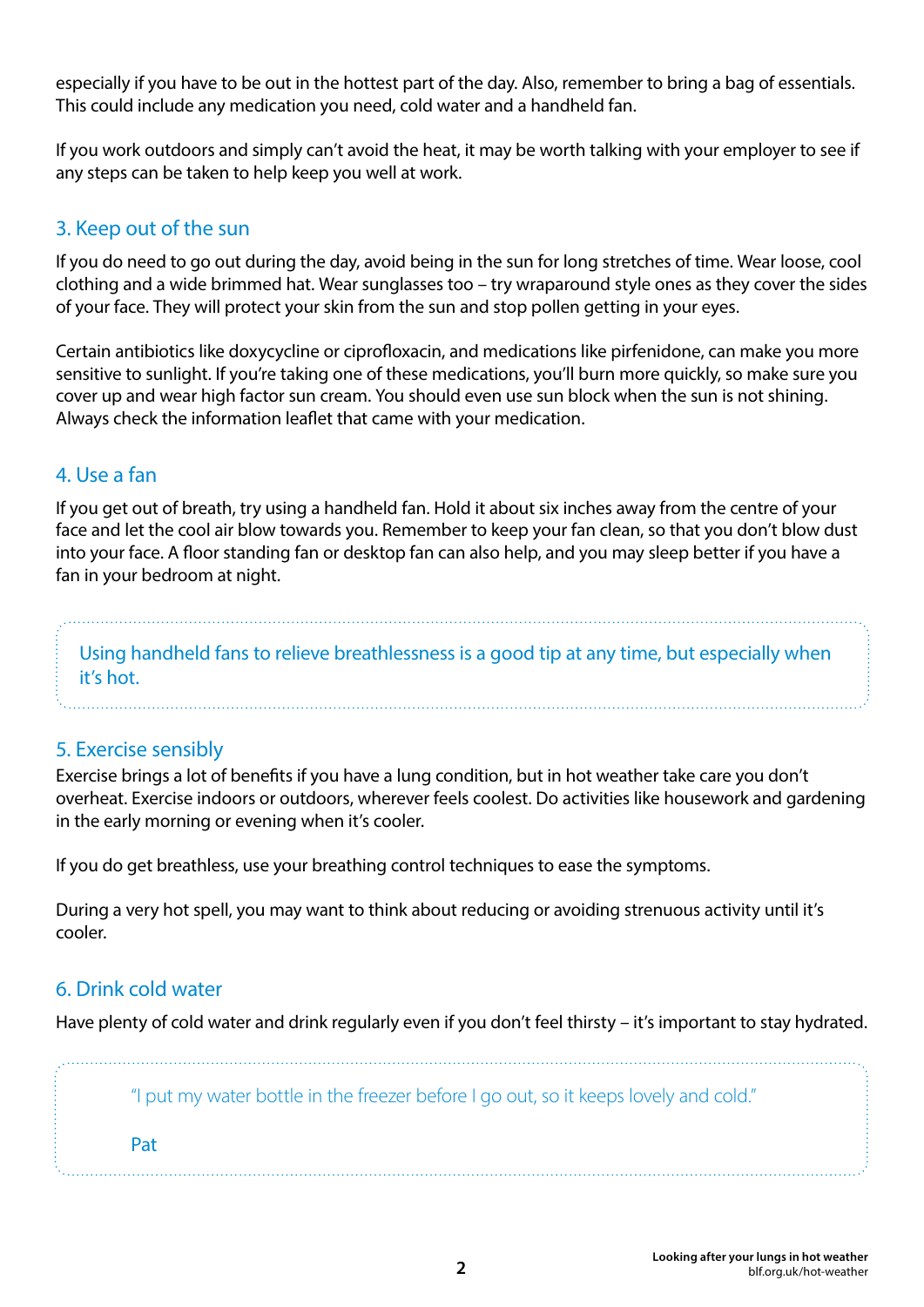Drinks with caffeine - such as tea, coffee or cola - and drinks high in sugar make you more dehydrated. Also, avoid too much alcohol as it makes you pee more and dehydrates you too.

# 7. Keep your home cool

Closing blinds or curtains can help to keep your home cool. If it's cooler inside your house than outside, close the windows to keep the cool air in. At night when the air outside is cooler, open your windows if it's safe to do so.

Pollen levels are highest in the early morning and early evening, so if you get hay fever, avoid opening windows at these times and try using a fan instead.

#### 8. Take cool baths or showers

If you feel overheated, take a cool bath or shower or splash yourself with cool water.

Place a cool, wet flannel or tea towel around your neck to help cool down your skin.

#### 9. Eat as normal

Try to eat as normal – even if you aren't hungry. You need a normal diet to replace the salt you lose through sweating. Cold foods like salad and fruit are particularly good because they contain a lot of water.

# 10. Look out for yourself and others

If you live by yourself and find it hard to get out, arrange for someone to check on you. If you know someone who lives by themselves and finds it hard to get out, check on them when it gets hot.

These tips will help you cope in hot weather, but you should always be prepared for a flare-up of your symptoms. Have enough medication at home, keeping it below 25°C or in a fridge, following the storage instructions on the packaging. Make sure you have agreed a written plan with your health care professional so you know what to do if you feel unwell in any weather.

If you have COPD, download our free self-management plan at **blf.org.uk/support-for-you/copd/yourcopd-self-management-plan**. For people with asthma, you can download a free asthma action plan on our sister charity's website, Asthma UK at **asthma.org.uk/advice/manage-your-asthma/action-plan/**

You can learn more about self-management in other lung conditions, such as bronchiectasis and pulmonary fibrosis, on our health information pages. Talk to your GP, nurse or respiratory specialist about creating a plan specific for you.

If you have more questions about dealing with hot weather, call 03000 030 555 to talk to our friendly helpline team or ask your questions online at **blf.org.uk/page/helpline-online-enquiry**